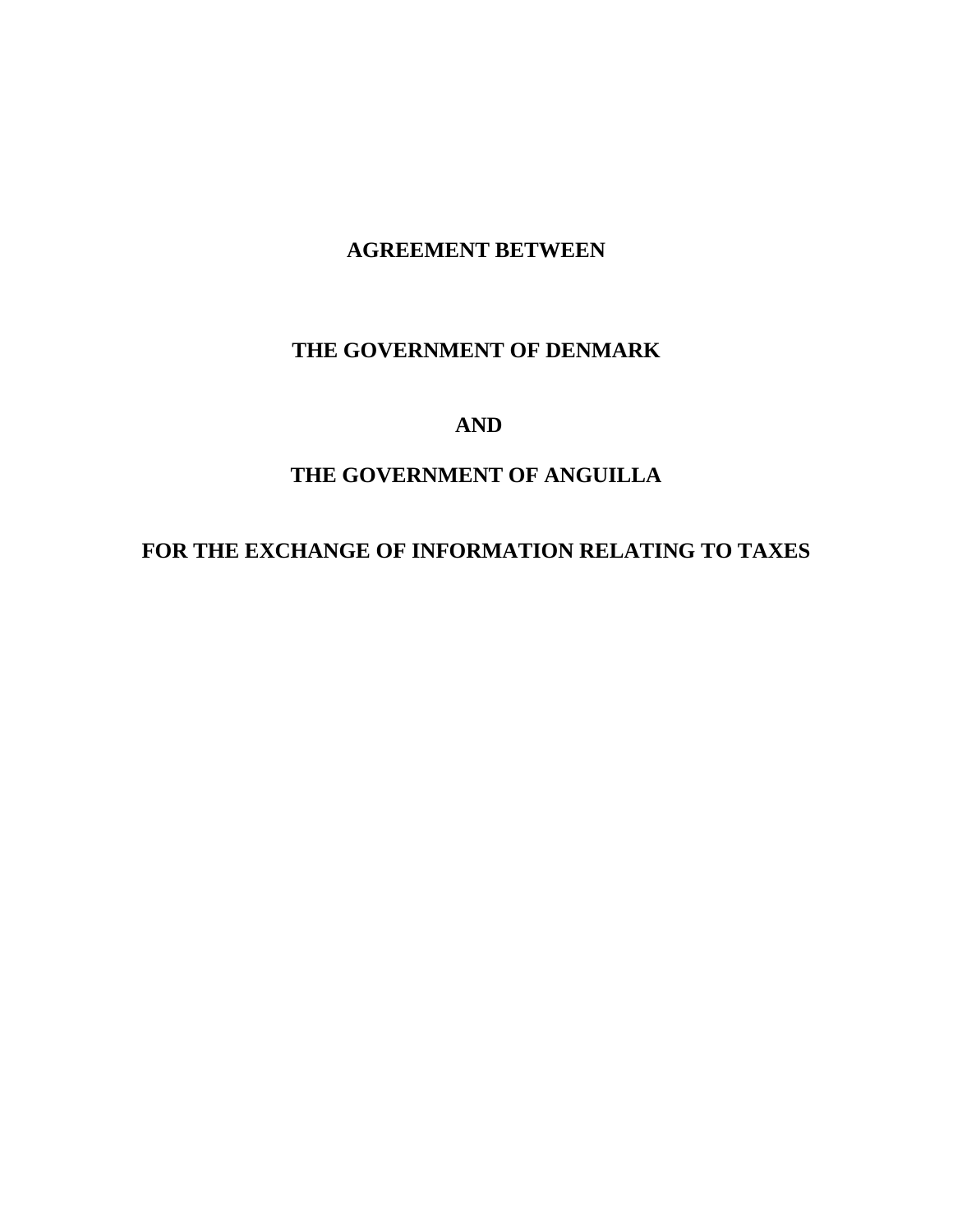# **AGREMENT BETWEEN THE GOVERNMENT OF DENMARK AND THE GOVERNMENT OF ANGUILLA FOR THE EXCHANGE OF INFORMATION RELATING TO TAXES**

 **Whereas** the contracting parties have long been active in international efforts in the fight against financial and other crimes, including the targeting of terrorist financing;

**Whereas** it is acknowledged that the contracting parties are competent to negotiate and conclude a tax information exchange agreement;

 **Whereas** Anguilla on 5 March 2002 entered into a formal written commitment to the OECD's principles of transparency and exchange of information and subsequently have participated actively in the OECD Global Forum on Taxation;

**Whereas** the contracting parties wish to enhance and facilitate the terms and conditions governing the exchange of information relating to taxes;

 **Now, therefore,** the contracting parties have agreed to conclude the following Agreement which contains obligations on the part of the contracting parties only:

### **ARTICLE 1**

### **SCOPE OF AGREEMENT**

The competent authorities of the contracting parties shall provide assistance through exchange of information that is foreseeably relevant to the administration and enforcement of the domestic laws of the contracting parties concerning the taxes and the tax matters covered by this Agreement, including information that is foreseeably relevant to the determination, assessment, verification, enforcement, recovery or collection of tax claims with respect to persons subject to such taxes, or the investigation or prosecution of tax matters in relation to such persons. Information shall be exchanged in accordance with the provisions of this Agreement and shall be treated as confidential in the manner provided in Article 8.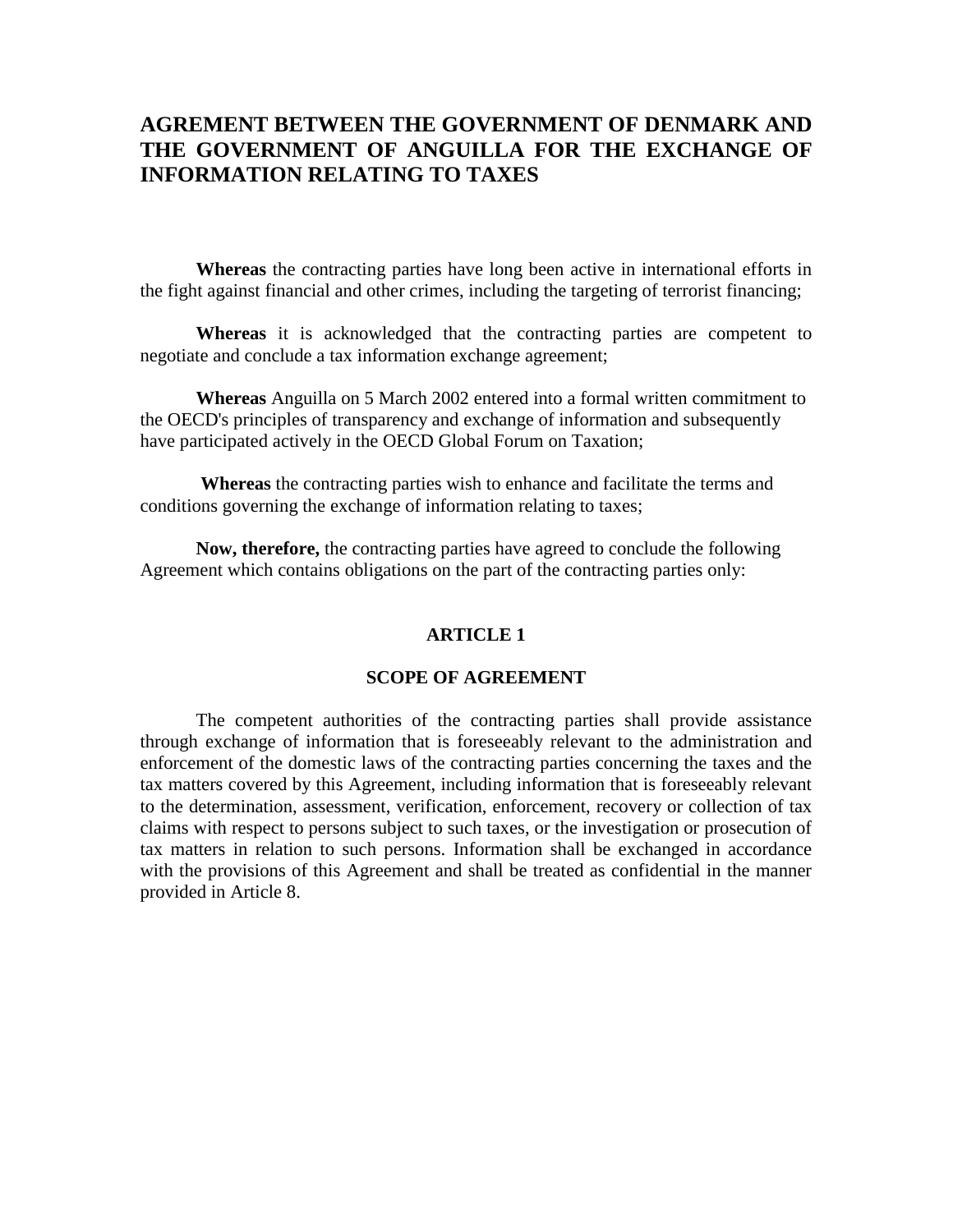### **JURISDICTION**

To enable the appropriate implementation of this Agreement, information shall be provided in accordance with this Agreement by the competent authority of the requested party:

- (a) without regard to whether the person to whom the information relates is a resident, national or citizen of a party, or whether the person by whom the information is held is a resident, national or citizen of a party; and
- (b) provided that the information is present within the territory, or in the possession or control of a person subject to the jurisdiction, of the requested party.

### **ARTICLE 3**

### **TAXES COVERED**

- 1. The taxes covered by this Agreement are:
	- (a) in the case of Denmark
		- (i) the income tax to the State (indkomstskatten til staten);
		- (ii) the income tax to the municipalities (den kommunale indkomstskat); and
		- (iii) value added tax (merværdiafgift).
	- (b) in the case of Anguilla
		- (i) property tax;
		- (ii) stamp duty;
		- (iii) accommodation tax; and
		- (iv) vacation residential asset levy.
- 2. (a) Subject to sub-paragraph (b) of this paragraph, this Agreement shall also apply to any identical or substantially similar taxes imposed by either territory after the date of signature of this Agreement in addition to, or in place of, any of the taxes listed in paragraph 1.

(b) The competent authorities of the contracting parties shall notify each other of any relevant changes to the taxation and related information gathering measures covered by this Agreement.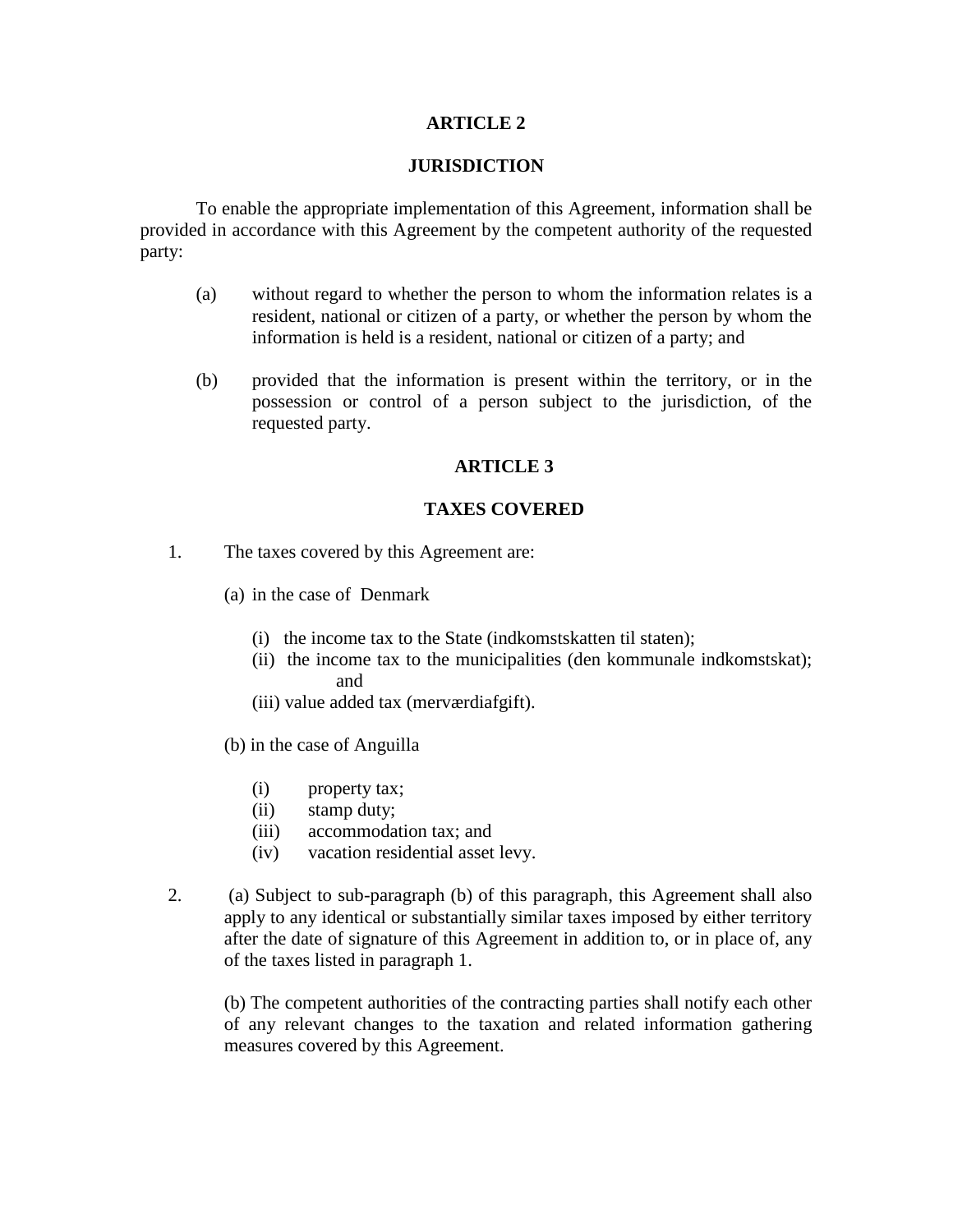3. The Contracting Parties may, by mutual agreement, add other taxes to the taxes covered by this Agreement.

# **ARTICLE 4**

# **DEFINITIONS**

- 1. In this Agreement-
	- (a) "Anguilla" means the territory of Anguilla.
	- (b) "Denmark" means the Kingdom of Denmark including any area outside the territorial sea of Denmark which in accordance with international law has been or may hereafter be designated under Danish laws as an area within which Denmark may exercise sovereign rights with respect to the exploration and exploitation of the natural resources of the sea-bed or its subsoil and the superjacent waters and with respect to other activities for the exploration and economic exploitation of the area; the term does not comprise the Faroe Islands and Greenland;
	- (c) "collective investment scheme" means any pooled investment scheme, fund or vehicle irrespective of legal form;
	- (d) "company" means any body corporate or any entity that is treated as a body corporate for tax purposes;
	- (e) "competent authority" means: in the case of Denmark, the Minister for Taxation or his authorized representative;
		- (i) in the case of Denmark, the Minister for Taxation or his authorized representative;
		- (ii) in the case of Anguilla, the Permanent Secretary on the Ministry of Finance or a person or authority designated by him in writing;
	- (f) "contracting party" means Denmark or Anguilla as the context requires;
	- (g) "criminal laws" means all criminal laws designated as such under domestic law irrespective of whether contained in the tax laws, the criminal code or other statutes;
	- (h) "criminal tax matters" means tax matters involving intentional conduct which is liable to prosecution under the criminal laws of the requesting contracting party;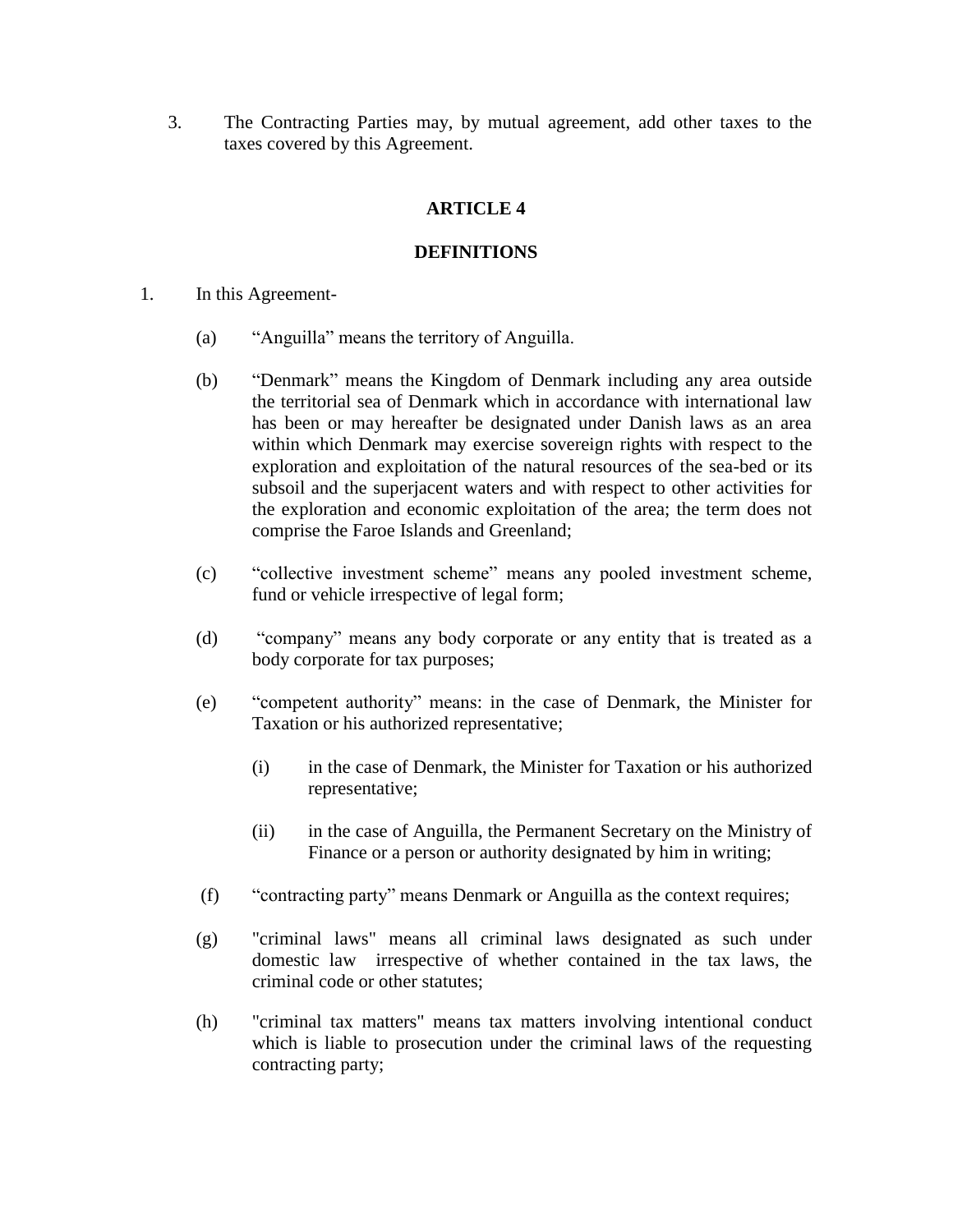- (i) "information" means any fact, statement, document or record in whatever form;
- (j) "information gathering measures" means judicial, regulatory or administrative laws and procedures enabling a contracting party to obtain and provide the information requested;
- (k) "person" means an individual ("natural person"), a company, or any other body or group of persons;
- (l) "public collective investment scheme" means any collective investment scheme in which the purchase, sale or redemption of shares or other interests is not implicitly or explicitly restricted to a limited group of investors,
- (m) "requested party" means the party to this Agreement which is requested to provide or has provided information in response to a request;
- (n) "requesting party" means the party to this Agreement submitting a request for or having received information from the requested party;
- (o) "tax" means any tax covered by this Agreement.

2. As regards the application of this Agreement at any time by a contracting party, any term not defined therein shall, unless the context otherwise requires, have the meaning that it has at that time under the law of that contracting party, any meaning under the applicable tax laws of that contracting party prevailing over a meaning given to the term under other laws of that contracting party.

# **ARTICLE 5**

# **EXCHANGE OF INFORMATION UPON REQUEST**

1. The competent authority of a requested party shall provide upon request in writing by the requesting party information for the purposes referred to in Article 1. Such information shall be exchanged without regard to whether the conduct being investigated would constitute a crime under the laws of the requested party if it occurred in the territory of the requested party. If the information received by the competent authority of the requested party is not sufficient to enable it to comply with the request for information, it shall, in accordance with the terms provided in paragraph 7 (a), advise the competent authority of the requesting party of that fact and request such additional information as may be required to enable the effective processing of the request.

2. If the information in possession of the competent authority of the requested party is not sufficient to enable it to comply with the request for the information, the requested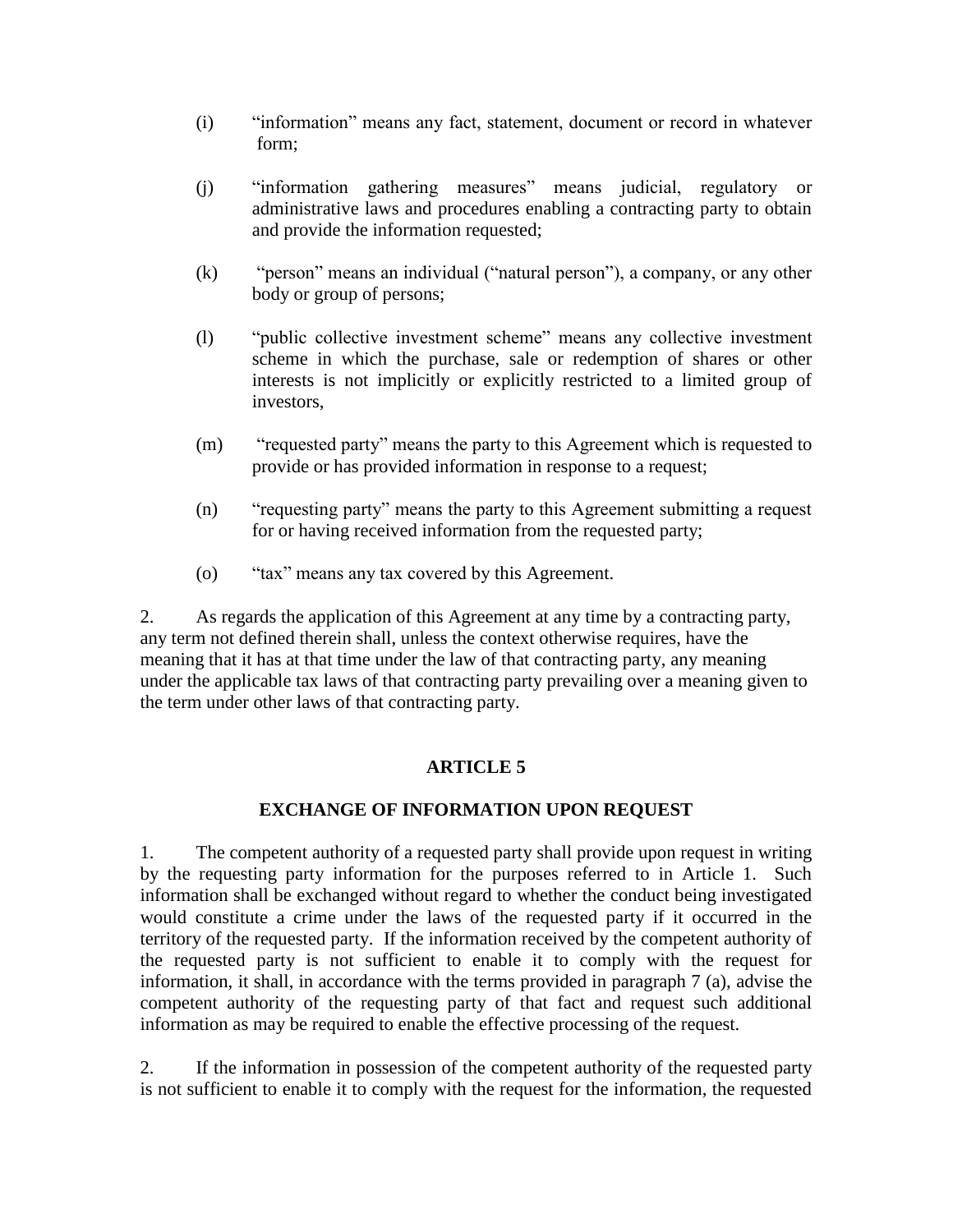party shall use all relevant information gathering measures to provide the requesting party with the information requested, notwithstanding that the requested party may not need such information for its own tax purposes.

3. If specifically requested by the competent authority of the requesting party, the competent authority of the requested party shall provide information under this Article, to the extent allowable under its domestic laws, in the form of depositions of witnesses and authenticated copies of original records.

4. Each contracting party shall ensure that its competent authority, for the purposes of this Agreement, has the authority to obtain and provide upon request:

- (a) information held by banks, other financial institutions, and any person, including nominees and trustees, acting in an agency or fiduciary capacity;
- (b) information regarding the legal and beneficial ownership of companies, partnerships, trusts, foundations, "Anstalten" and other persons, including, within the constraints of Article 2, ownership information on all such persons in an ownership chain; and in the case of trusts, information on settlors, trustees, beneficiaries and protectors; and in the case of foundations, information on founders, members of the foundation council and beneficiaries.

5. Notwithstanding the preceding paragraphs, this Agreement does not create an obligation on the contracting parties to obtain or provide:

- (i) ownership information with respect to publicly traded companies or public collective investment schemes unless such information can be obtained without giving rise to disproportionate difficulties;
- (ii) information which is older than a legally required time period for retaining that information in the jurisdiction of the requested party and where that information is in fact no longer kept.

6. The competent authority of the requesting party shall provide the following information to the competent authority of the requested party when making a request for information under this Agreement in order to demonstrate the foreseeable relevance of the information to the request:

- (a) the identity of the person under examination or investigation;
- (b) the period for which the information is requested;
- (c) the nature and type of the information requested, including a description of the specific information sought and the form in which the requesting party would prefer to receive the information;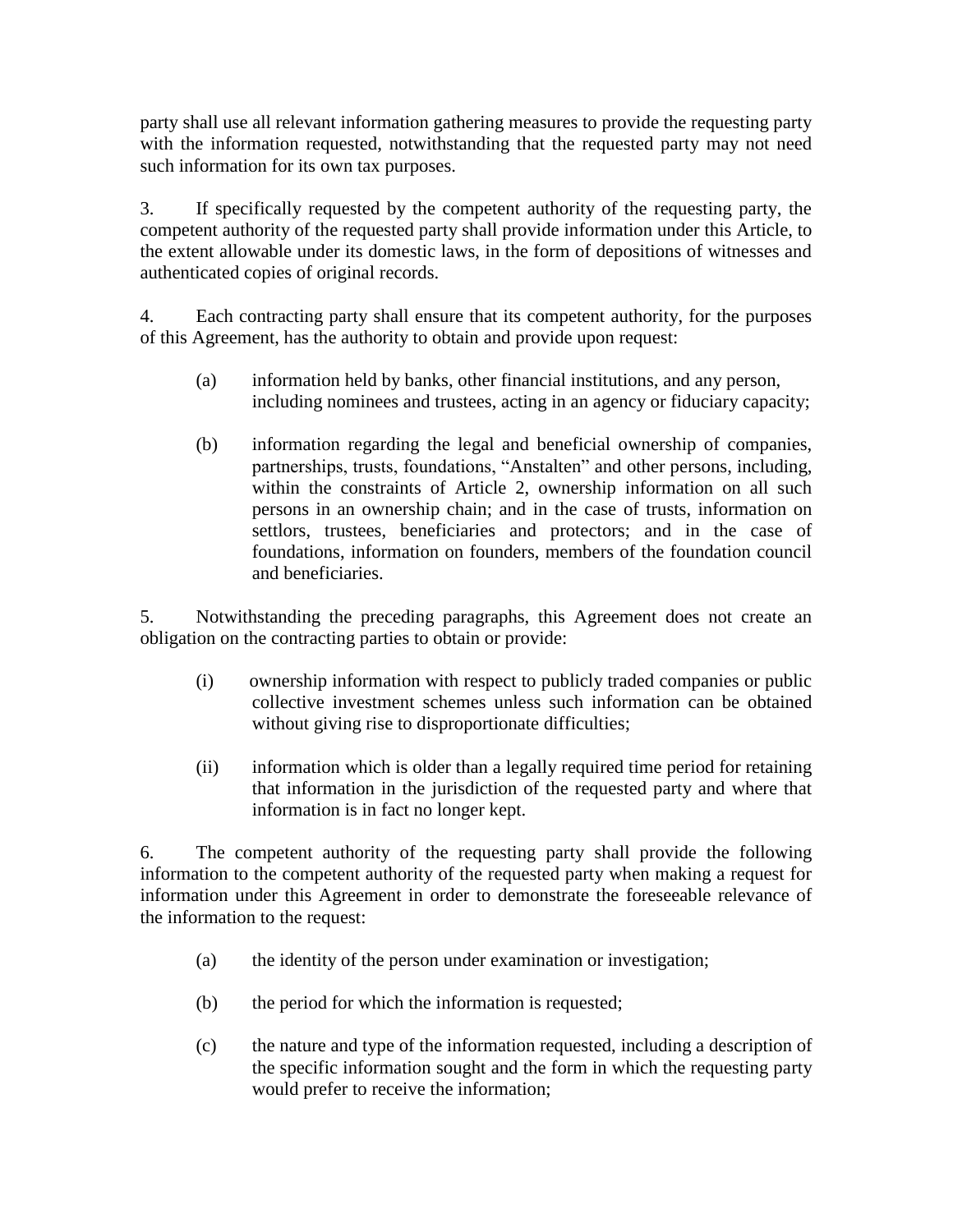- (d) the tax purposes for which the information is sought and the reasons for believing that the information requested is foreseeably relevant to the administration or enforcement of the domestic laws of the requesting party;
- (e) grounds for believing that the information requested is present in the territory of the requested party or is in the possession or control of a person subject to the jurisdiction of the requested party;
- (f) to the extent known, the name and address of any person believed to be in possession or control of the information requested;
- (g) a statement that the request is in conformity with this Agreement and the laws and administrative practices of the requesting party, and that if the requested information were within the jurisdiction of the requesting party then the competent authority of the requesting party would be able to obtain the information under the laws of the requesting party or in the normal course of administrative practice;
- (h) a statement that the requesting territory has pursued all means available in its own territory to obtain the information, except those that would give rise to disproportionate difficulties.

7. The competent authority of the requested party shall forward the requested information as promptly as possible to the competent authority of the requesting party. To ensure a prompt response, the competent authority of the requested party shall:

- (a) confirm the receipt of a request in writing to the competent authority of the requesting party and shall notify the competent authority of the requesting party of any deficiencies in the request within 60 days of receipt of the request; and
- (b) if the competent authority of the requested party has been unable to obtain and provide the information requested within 90 days of receipt of the request, including if obstacles are encountered in furnishing the information, or if the competent authority of the requested party refuses to provide the information, it shall immediately inform the competent authority of the requesting party, explaining the reasons for its inability to obtain or provide the information, or the obstacles encountered, or for its refusal.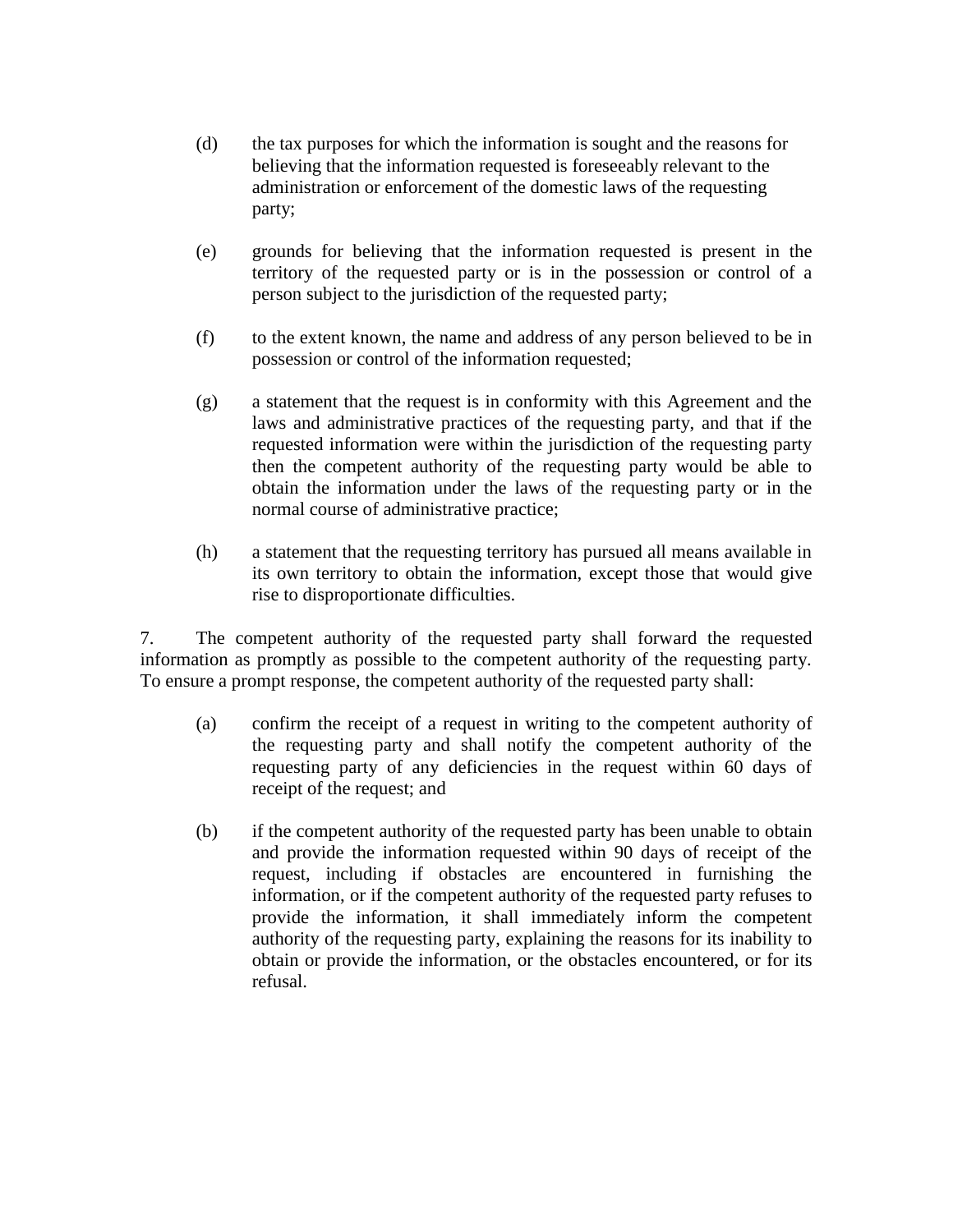### **TAX EXAMINATIONS (OR INVESTIGATIONS) ABROAD**

1. The requested party may, to the extent permitted under its domestic laws, following reasonable notice from the requesting party, allow representatives of the competent authority of the requesting party to enter the territory of the requested party in connection with a request to interview persons and examine records with the written consent of the persons concerned. The competent authority of the requesting party shall notify the competent authority of the requested party of the time and place of the intended meeting with the persons concerned.

2. At the request of the competent authority of the requesting party, the competent authority of the requested party may permit representatives of the competent authority of the requesting party to be present at the appropriate part of a tax examination in the territory of the requested party.

3. If the request referred to in paragraph 2 is granted, the competent authority of the requested party conducting the examination shall, as soon as possible, notify the competent authority of the requesting party of the time and place of the examination, the authority or person authorised to carry out the examination and the procedures and conditions required by the requested party for the conduct of the examination. All decisions regarding the conduct of the examination shall be made by the requested party conducting the examination.

# **ARTICLE 7**

# **POSSIBILITY OF DECLINING A REQUEST**

- 1. The competent authority of the requested party may decline to assist:
	- (a) where the request is not made in conformity with this Agreement;
	- (b) where the requesting party has not pursued all means available in its own territory to obtain the information, except where recourse to such means would give rise to disproportionate difficulty; or
	- (c) where the disclosure of the information requested would be contrary to the public policy (ordre public).

2. This Agreement shall not impose upon a contracting party any obligation to provide information which would disclose any trade, business, industrial, commercial or professional secret or trade process. Information described in Article 5(4) shall not by reason of that fact alone constitute such a secret or process.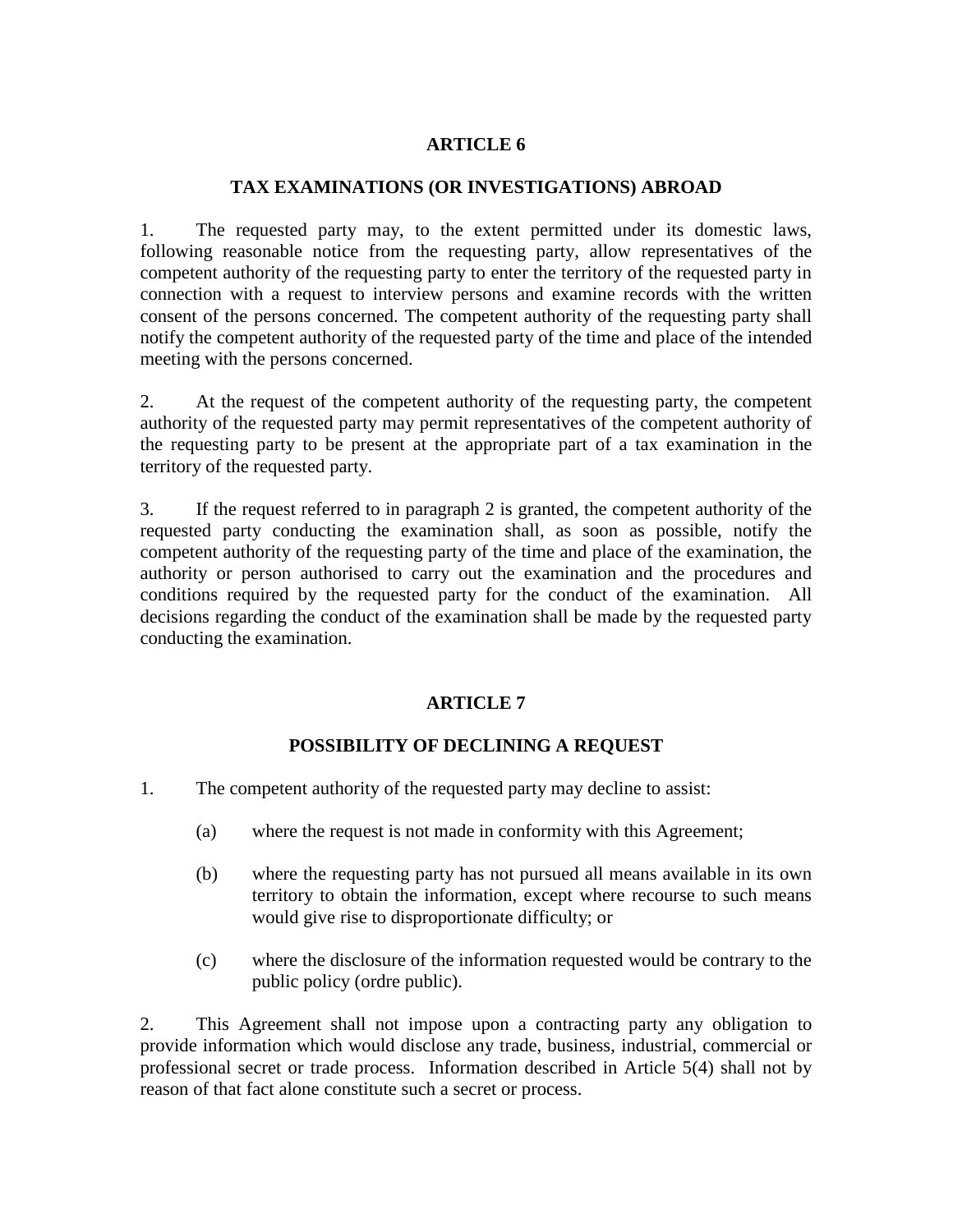3. This Agreement shall not impose on a contracting party an obligation to provide information, which would reveal confidential communications between a client and an attorney, solicitor or other admitted legal representative where such communications are:

(a) produced for the purposes of seeking or providing legal advice or

(b) produced for the purposes of use in existing or contemplated legal proceedings.

4. A request for information shall not be refused on the ground that the tax liability giving rise to the request is disputed by the taxpayer.

5. The requested party shall not be required to obtain and provide information which, if the requested information was within the jurisdiction of the requesting party, the competent authority of the requesting party would not be able to obtain under its laws or in the normal course of administrative practice.

6. The requested party may decline a request for information if the information is requested by the requesting party to administer or enforce a provision of the tax law of the requesting party, or any requirement connected therewith, which discriminates against a national or citizen of the requested party as compared with a national or citizen of the requesting party in the same circumstances.

# **ARTICLE 8**

# **CONFIDENTIALITY**

1. All information provided and received by the competent authorities of the contracting parties shall be kept confidential and shall be disclosed only to persons or authorities (including courts and administrative bodies) concerned with the purposes specified in Article 1 and used by such persons or authorities only for such purposes, including the determination of any appeal or the oversight of the above. For these purposes, information may be disclosed in public court proceedings or in judicial proceedings.

2. The information may not be used for any purpose other than for the purposes stated in Article 1 without the express written consent of the competent authority of the requested party.

3. The information may not be disclosed to any other person or entity or authority or any other jurisdiction without the express written consent of the competent authority of the requested Party.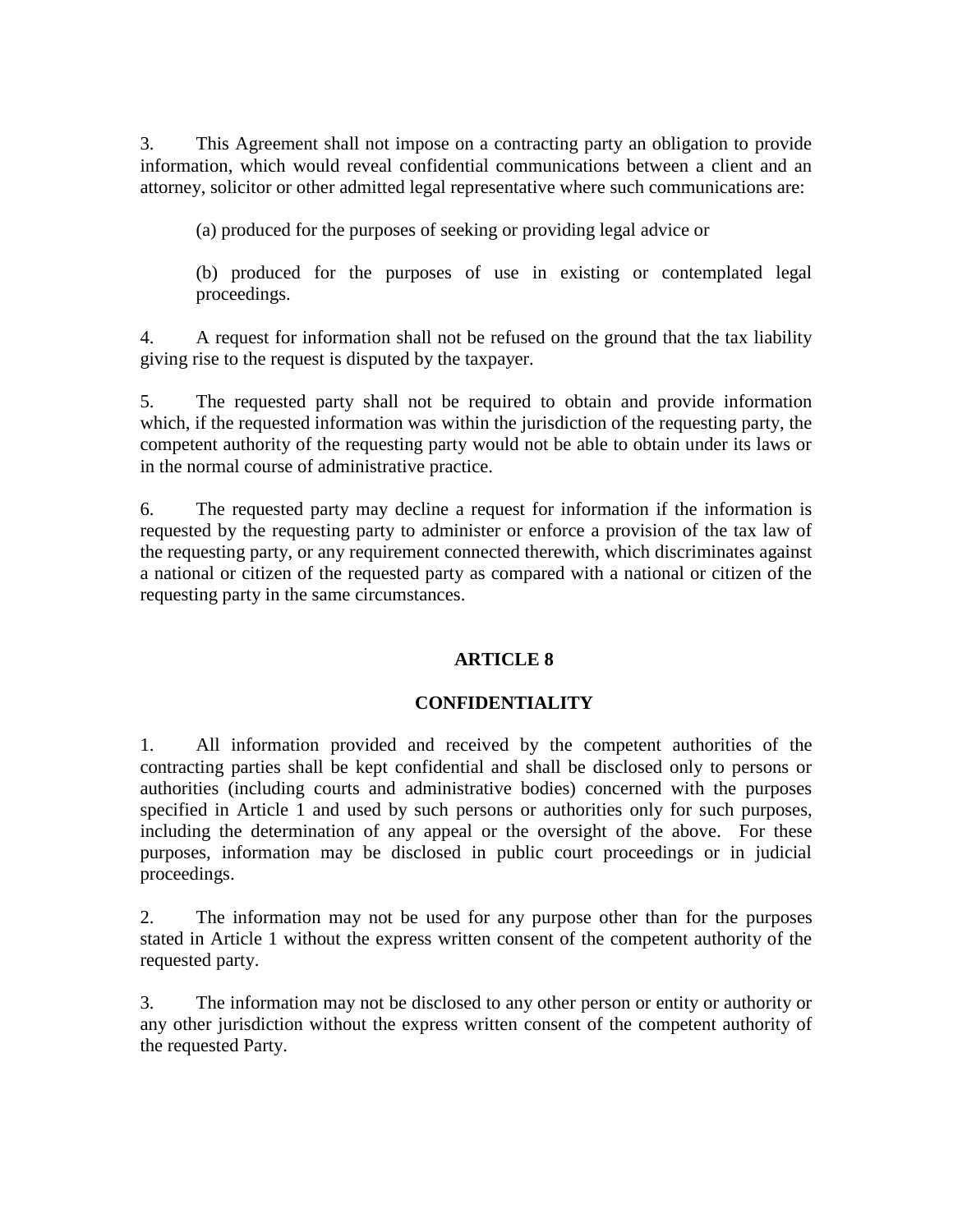#### **SAFEGUARDS**

Nothing in this Agreement shall affect the rights and safeguards secured to persons by the laws or administrative practice of the requested party. The rights and safeguards may not be applied by the requested party in a manner that unduly prevents or delays effective exchange of information.

### **ARTICLE 10**

### **ADMINISTRATIVE COSTS**

Incidence of costs incurred in providing assistance (including reasonable costs of third contracting parties and external advisors in connection with litigation or otherwise) shall be agreed by the competent authorities of the contracting parties in accordance with a Memorandum of Understanding.

### **ARTICLE 11**

### **NO PREJUDICIAL OR RESTRICTIVE MEASURES**

1. So long as this Agreement is in force and effective, it is the intention of the Contracting Parties not to apply or introduce prejudicial or restrictive measures based on harmful tax practices to residents or nationals of either Contracting Party. However, in the event that a Contracting Party has reason to believe that the other Contracting Party has introduced such prejudicial or restrictive measures, both Contracting Parties shall immediately initiate proceedings to resolve the matter.

2. A prejudicial or restrictive measure based on harmful tax practices means a measure applied by one Contracting Party to residents or nationals of the other Contracting Party on the basis that the other Contracting Party does not engage in effective exchange of information or because it lacks transparency in the operation of its laws, regulations or administrative practices, or on the basis of no or nominal taxes and one of the preceding criteria.

3. Without limiting the generality of the term "prejudicial or restrictive measure", the term includes the denial of a deduction, credit or exemption, the imposition of a tax, charge or levy, or special reporting requirements. Such measures include any measure which relates, directly or indirectly, to taxation matters. However, they do not include any generally applicable measure, applied by either Contracting Party against, amongst others, members of the OECD generally.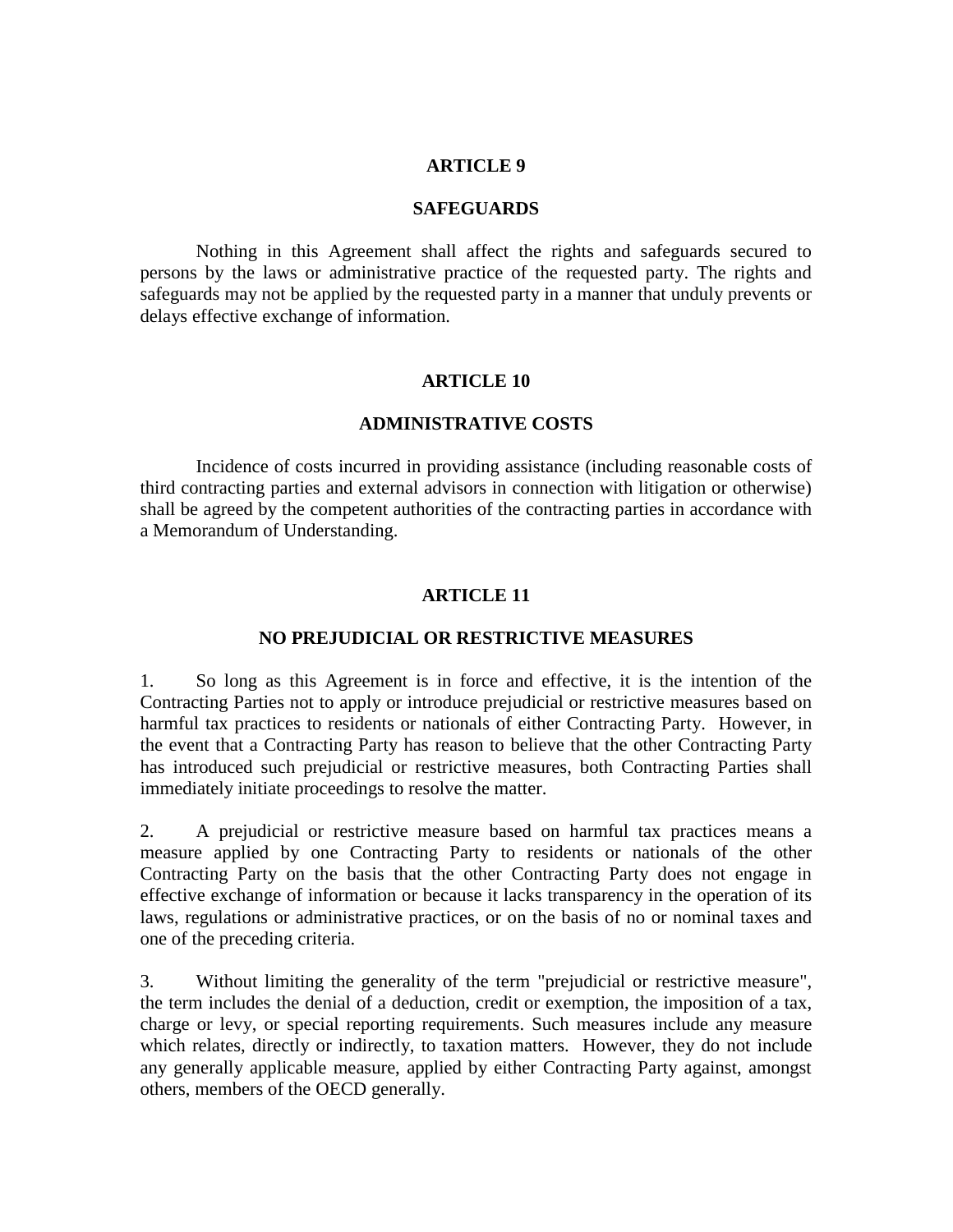#### **IMPLEMENTING LEGISLATION**

The contracting parties shall (where they have not already done so) and, to the extent necessary, enact appropriate legislation to comply with, and give effect to, the terms of this Agreement.

#### **ARTICLE 13**

### **LANGUAGE**

Requests for assistance and responses thereto shall be drawn up in English.

### **ARTICLE 14**

#### **MUTUAL AGREEMENT PROCEDURE**

1. Where difficulties or doubts arise between the contracting parties regarding the implementation or interpretation of this Agreement, the respective competent authorities shall use their best efforts to resolve the matter by mutual agreement and, so far as may be applicable, shall have regard to the interpretations set forth in the commentary to the 2002 model agreement on exchange of information on tax matters published by the OECD.

2. In addition to the endeavours referred to in paragraph 1, the competent authorities of the contracting parties may mutually determine the procedures to be used under Articles 5 and 6.

3. The competent authorities of the contracting parties may communicate with each other directly for the purposes of this Agreement.

### **ARTICLE 15**

### **ENTRY INTO FORCE**

Each of the parties shall notify to the other the completion of the procedures required by its law for the bringing into force of this Agreement. The Agreement shall enter into force on the date of the later notification. The provisions of this Agreement shall have effect: